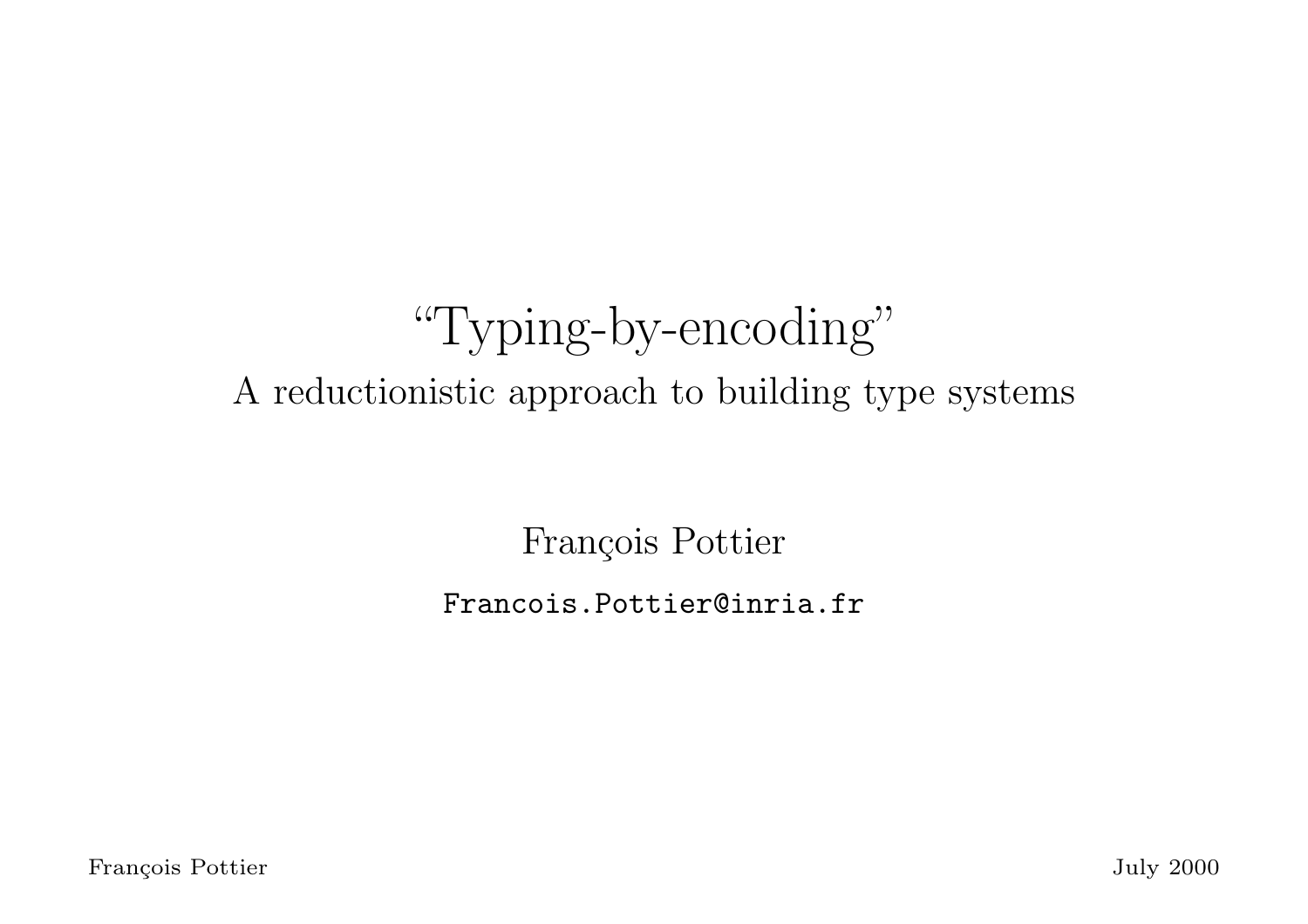#### **Overview**

- What is "typing-by-encoding"?
- Encoding exceptions into sums (folklore).
- Encoding Java-like stack inspection into sets (with S. Smith & C. Skalka).
- Encoding information flow into labels (with S. Conchon).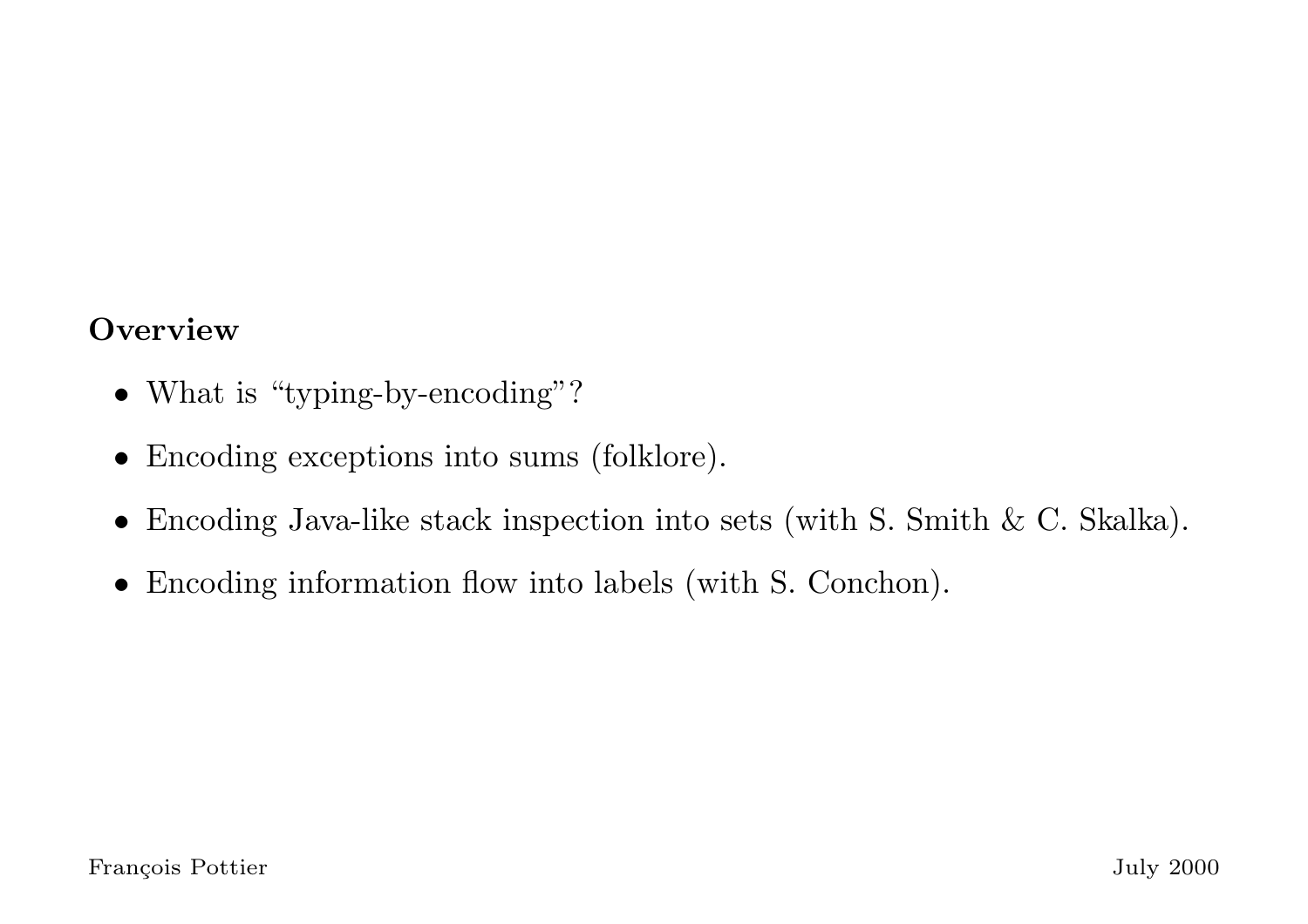# "Typing-by-encoding"

Assumptions:

- A target calculus, with reduction  $\rightarrow$  and administrative reduction  $\rightarrow_{\sim}$ .
- A source calculus, with reduction  $\rightarrow$ .
- A translation  $\lbrack \cdot \rbrack$  from the latter to the former.
- Soundness:  $e \rightarrow e'$  implies  $\llbracket e \rrbracket \rightarrow^{\star} \cdot \frac{\star}{\gamma}$  $\stackrel{\star}{\sim} \leftarrow [e']$ .
- Completeness: If  $e$  is stuck, then  $\llbracket e \rrbracket$  goes wrong.

So far, everything is untyped.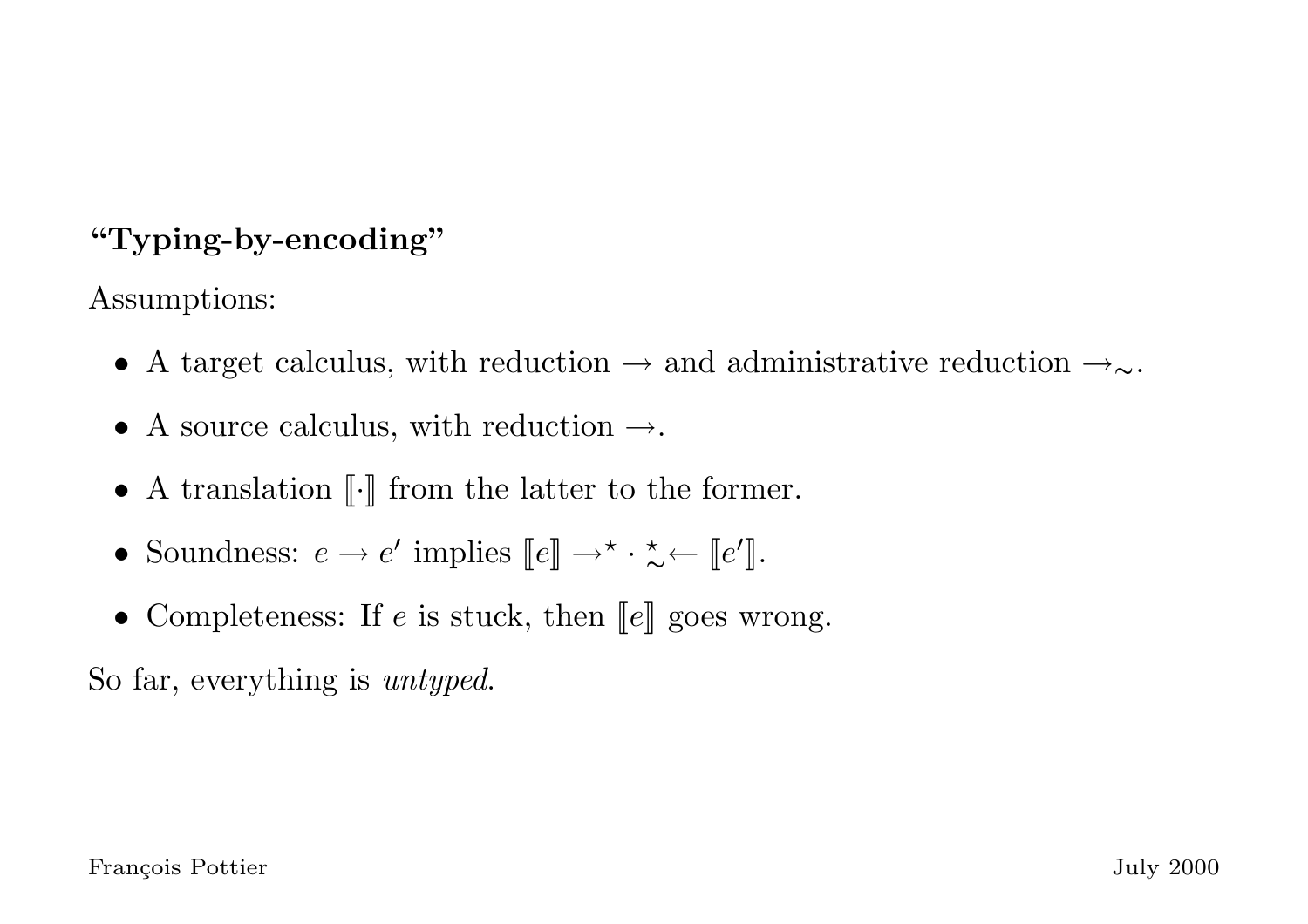### A "type system factory"

Then, *any* type system for the target calculus which satisfies

- Subject Reduction: If  $e : t$  and  $e \rightarrow f$ , then  $f : t$ .
- Progress: No stuck expression is well-typed.
- Administrative Subject Expansion: If  $f : t$  and  $f \sim e$ , then  $e : t$ .

gives rise to a type system for the source calculus, which satisfies Subject Reduction and Progress, defined by

$$
e: t \qquad \Longleftrightarrow \qquad \llbracket e \rrbracket : t
$$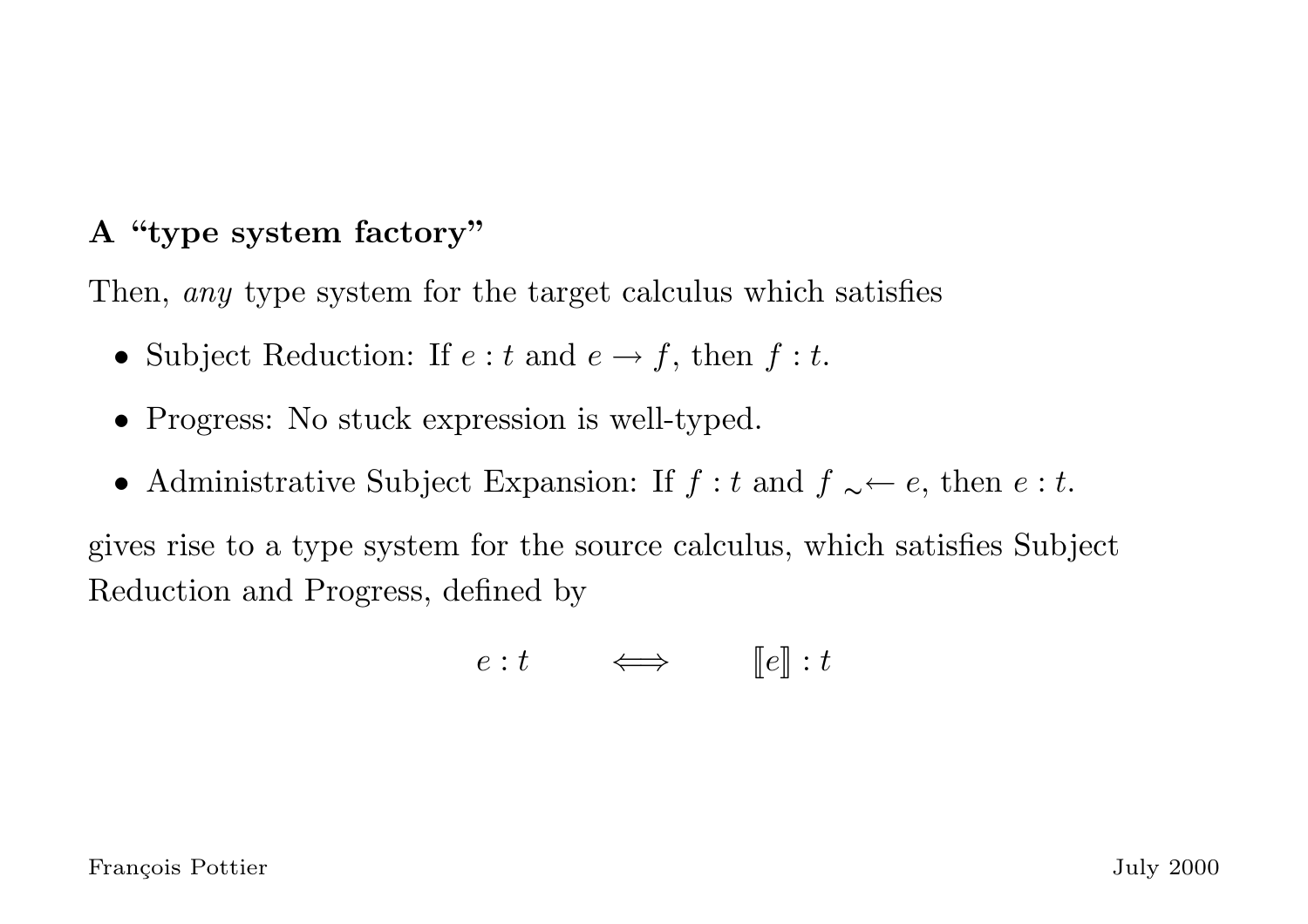# (Core) ML

Values 
$$
v ::= \lambda x.e
$$
  
Expressions  $e ::= x | \lambda x.e | ee | let  $x = e$  in e$ 

$$
(\lambda x.e) v \rightarrow e[v/x]
$$
  
let  $x = v$  in  $e \rightarrow e[v/x]$   

$$
E[e] \rightarrow E[e'] \text{ when } e \rightarrow e'
$$

$$
E \quad ::= \quad [] \mid E e \mid v E \mid \text{let } x = E \text{ in } e
$$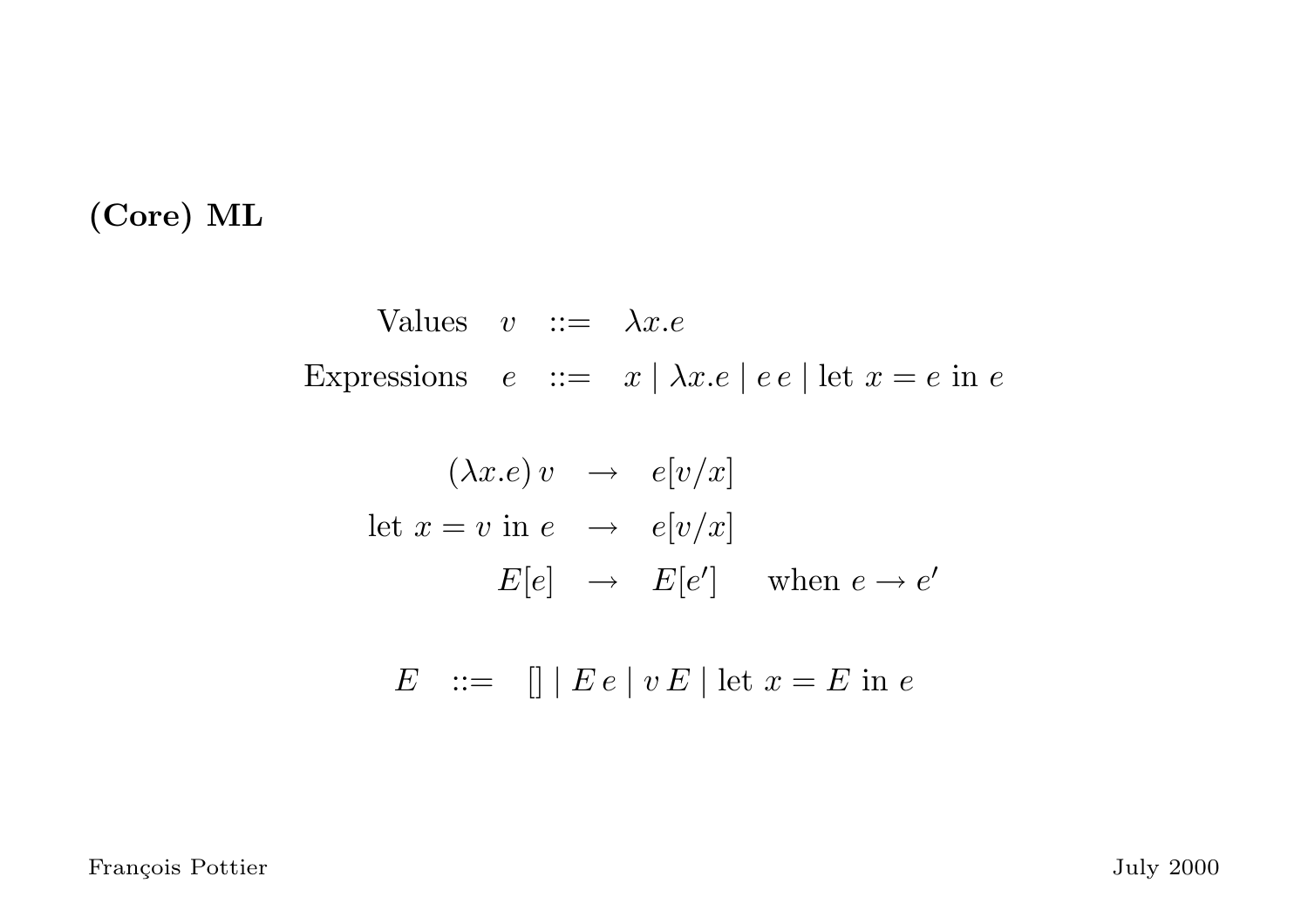#### ML+exceptions

Values  $v ::= ... | \text{ raise} | \text{ try } e$ Expressions  $e ::= ... | \text{ raise} | \text{ try } e$ Answers  $a ::= v | \text{raise } v$  $U[\text{raise } v] \rightarrow \text{raise } v \text{ when } U \neq []$ try (raise  $v_1$ )  $v_2$   $\rightarrow$   $v_2$   $v_1$ try  $v_1 v_2 \rightarrow v_1$  $E$  ::= ... | try  $E v$ 

$$
U \quad ::= \quad [] \mid U \, e \mid v \, U \mid \text{let } x = U \text{ in } e
$$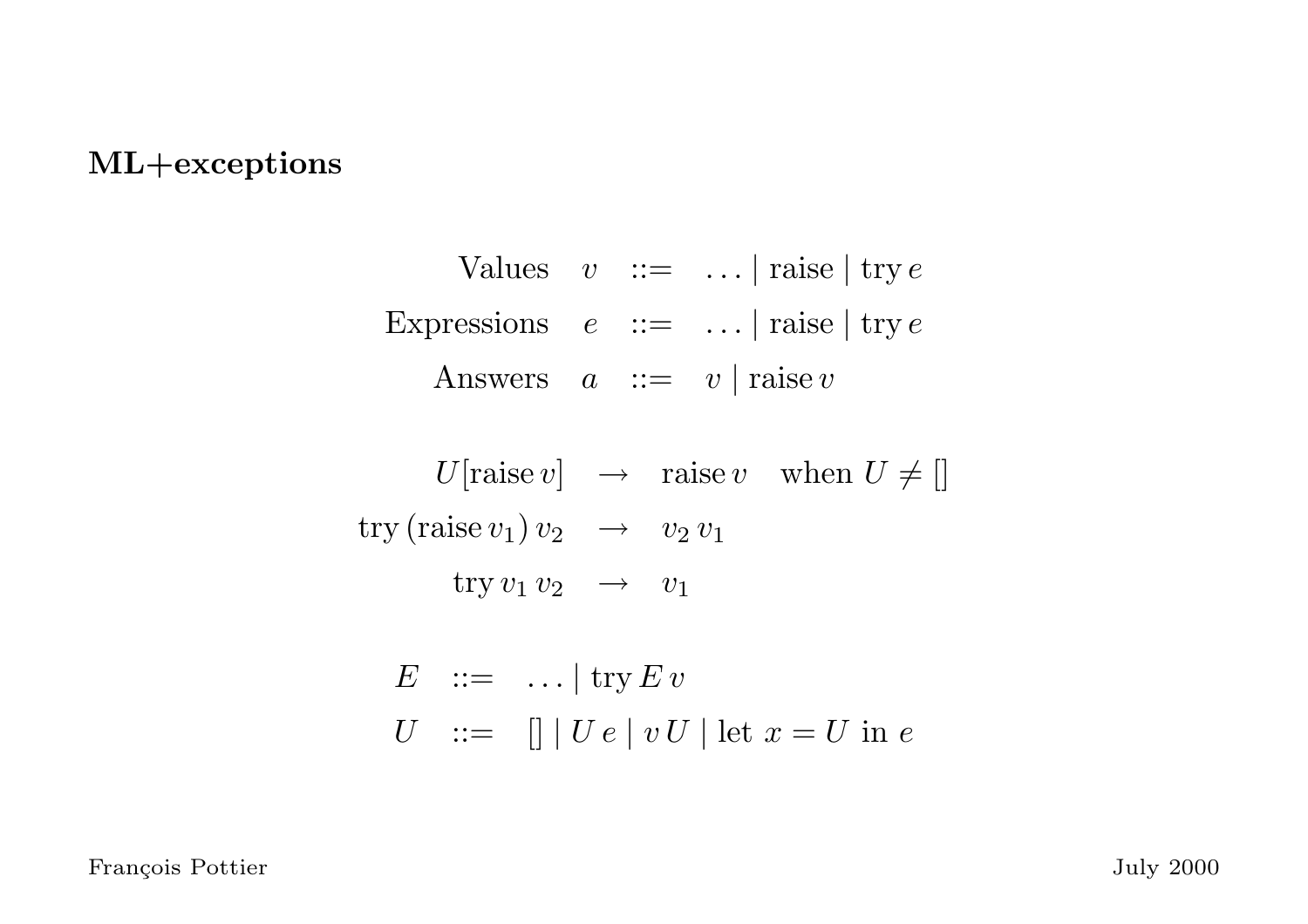#### ML+sums

Values  $v ::= ... | \text{inl} | \text{inr} | \text{inl} v | \text{inr} v | \text{match} | \text{match} v | \text{match} v v$ Expressions  $e ::= ... | \text{inl} | \text{inr} | \text{match}$ 

> $\mathrm{match}\,(\mathrm{inl}\, v) \, v_1\, v_2 \quad\rightarrow\quad v_1\, v_2$  $\mathrm{match}\left(\mathrm{inr}\, v\right)v_1\, v_2 \quad\rightarrow\quad v_2\, v_1$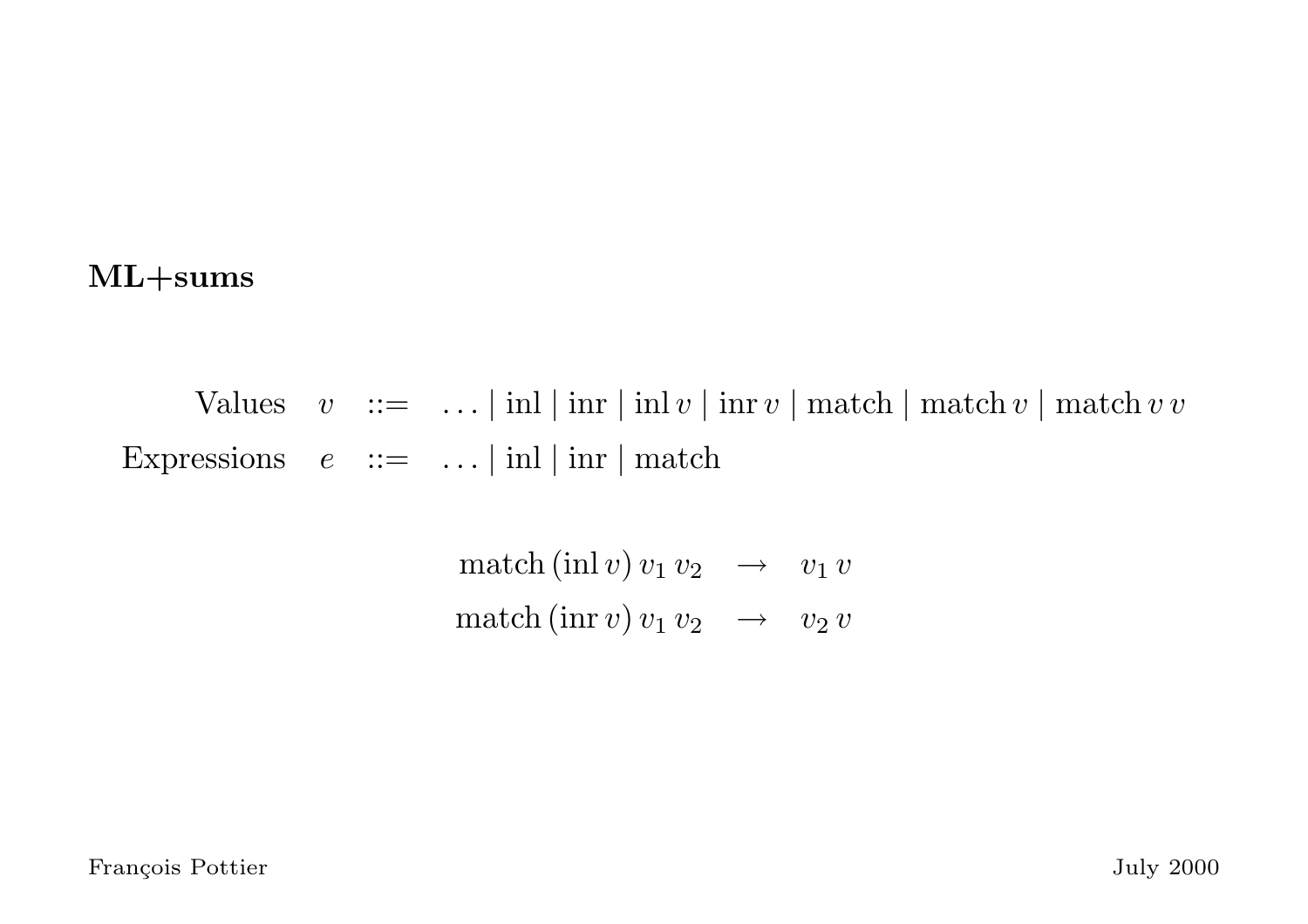Encoding exceptions into sums

$$
\llbracket x \rrbracket = \text{inl} \, x
$$
  

$$
\llbracket \lambda x.e \rrbracket = \text{inl} \, \lambda x.\llbracket e \rrbracket
$$
  

$$
\llbracket e_1 e_2 \rrbracket = \text{match} \llbracket e_1 \rrbracket (\lambda v_1.\text{match} \llbracket e_2 \rrbracket v_1 \text{ inr}) \text{ inr}
$$
  

$$
\llbracket \text{try} \, e \rrbracket = \text{inl} \, \lambda h.\text{match} \llbracket e \rrbracket \text{inl} \, h
$$

$$
\begin{aligned}\n\left[\text{let } x = e_1 \text{ in } e_2\right] &= \text{ match}\left[\![e_1\right]\! \left(\lambda x.\left[\![e_2\right]\! \right)\text{ in} \\
\left[\text{let } x = e_1 \text{ in } e_2\right] &= \text{let } a = \left[\![e_1\right]\! \text{ in} \\
&\text{match } a\left(\lambda x.\text{let } x = \text{match } a\left(\lambda v.v\right)\left(\lambda v.\bot\right) \text{ in } \left[\![e_2\right]\!\right)\text{ in} \\
\end{aligned}
$$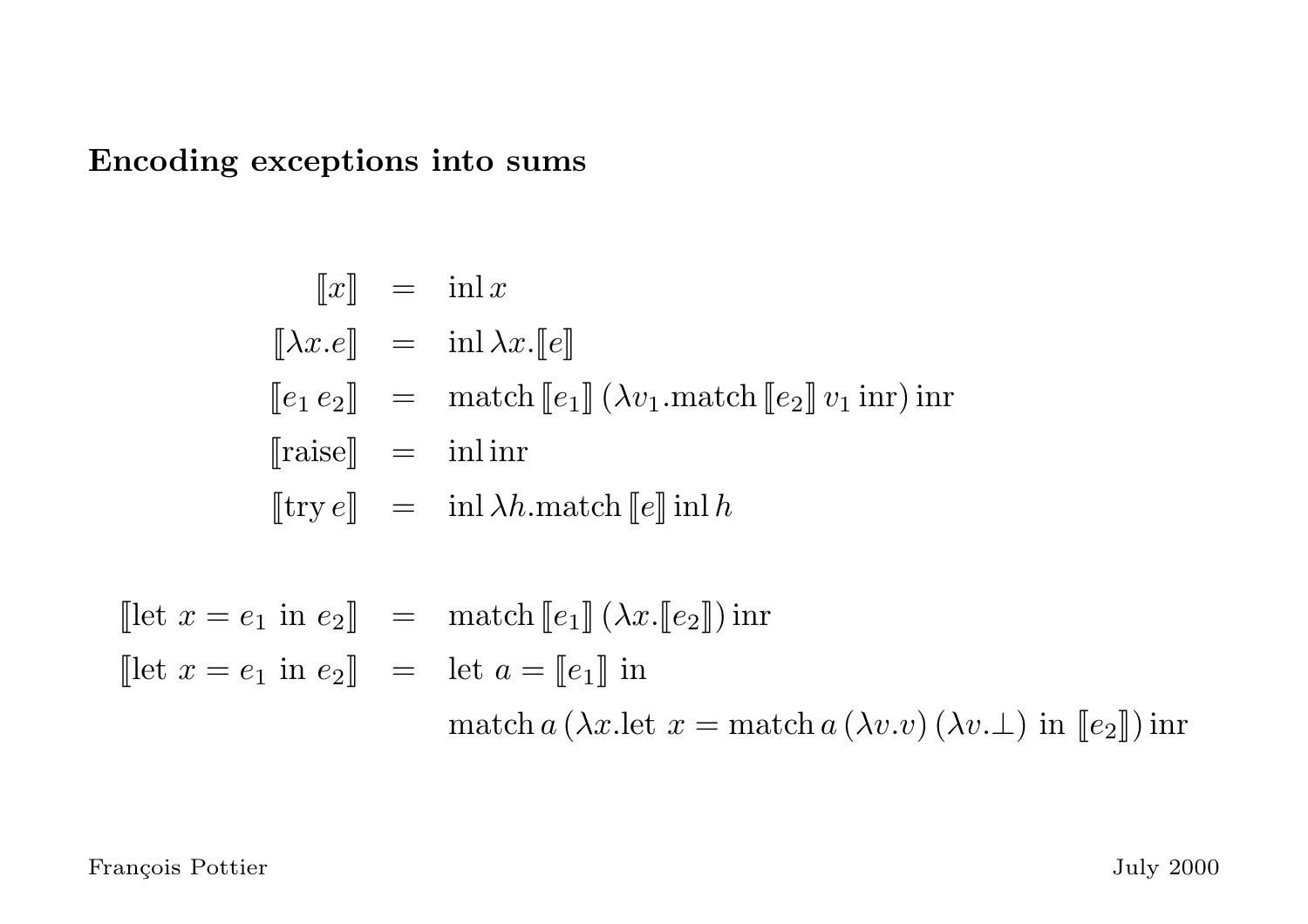Typing ML+sums à la Hindley/Milner

$$
\text{inl} : \forall \alpha \beta. \alpha \to \alpha + \beta
$$
\n
$$
\text{inr} : \forall \alpha \beta. \beta \to \alpha + \beta
$$
\n
$$
\text{match} : \forall \alpha \beta \gamma. \alpha + \beta \to (\alpha \to \gamma) \to (\beta \to \gamma) \to \gamma
$$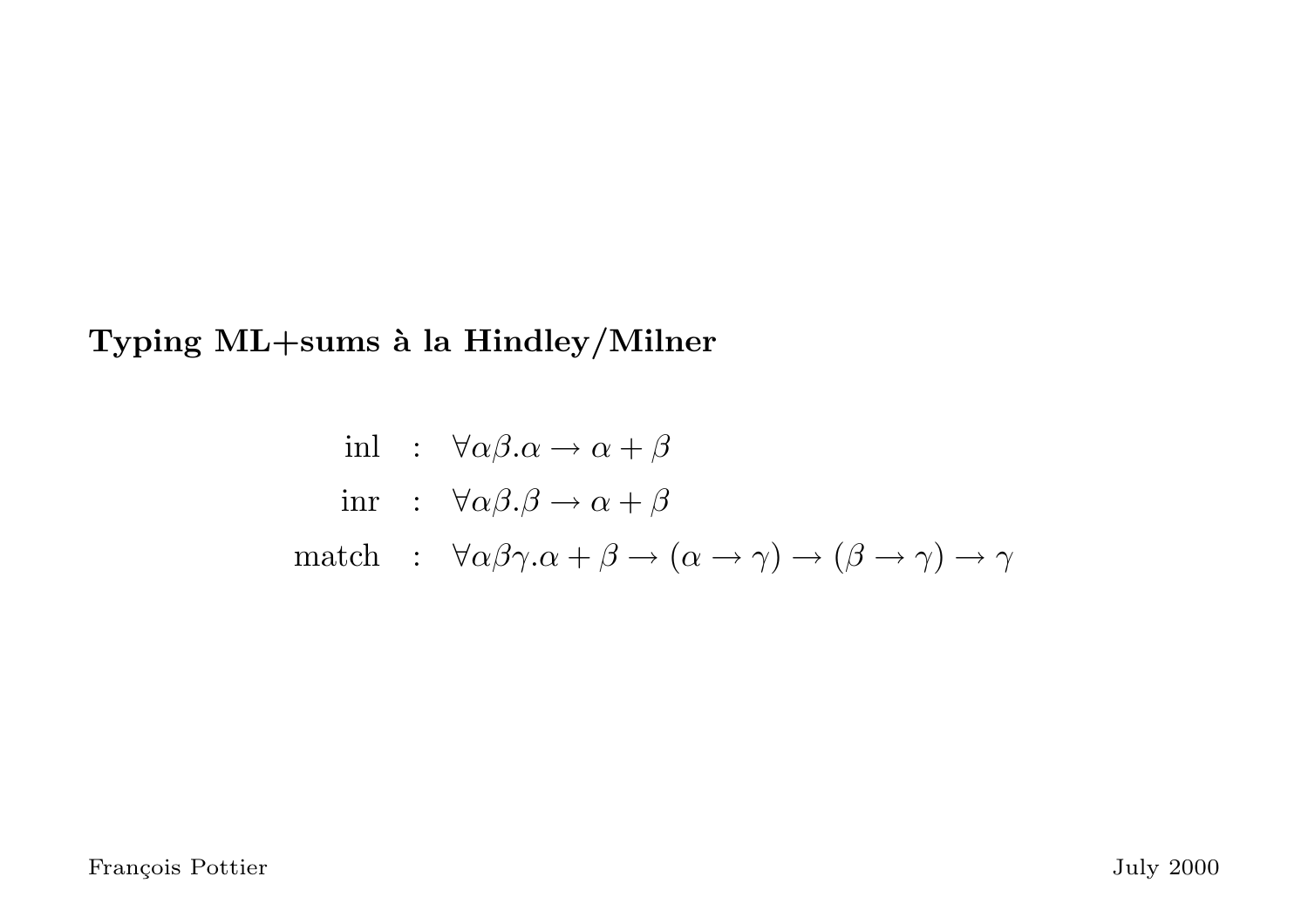Typing ML+exceptions, through the encoding

$$
\frac{\Gamma(x) = \sigma \qquad \sigma \preccurlyeq t}{\Gamma \vdash x : t, \bot} \qquad \qquad \frac{\Gamma; x : t \vdash e : t', u}{\Gamma \vdash \lambda x. e : t \xrightarrow{u} t', \bot}
$$

$$
\frac{\Gamma \vdash e_1 : t_2 \xrightarrow{u} t, u \qquad \Gamma \vdash e_2 : t_2, u}{\Gamma \vdash e_1 e_2 : t, u} \qquad \qquad \Gamma \vdash \text{raise} : t \xrightarrow{t} \bot, \bot
$$

$$
\frac{\Gamma \vdash e:t, u \qquad \Gamma \vdash e_1: t, u \qquad \Gamma; x: \text{Gen}(t, \Gamma) \vdash e_2: t', u}{\Gamma \vdash \text{try } e: (u \xrightarrow{u'} t) \xrightarrow{u'} t, \bot} \qquad \frac{\Gamma \vdash e_1: t, u \qquad \Gamma; x: \text{Gen}(t, \Gamma) \vdash e_2: t', u}{\Gamma \vdash \text{let } x = e_1 \text{ in } e_2: t', u}
$$

Notation: t, u stands for  $t + u$ ;  $t \xrightarrow{u} t'$  stands for  $t \to t' + u$ ;  $\bot$  stands for a fresh meta-variable.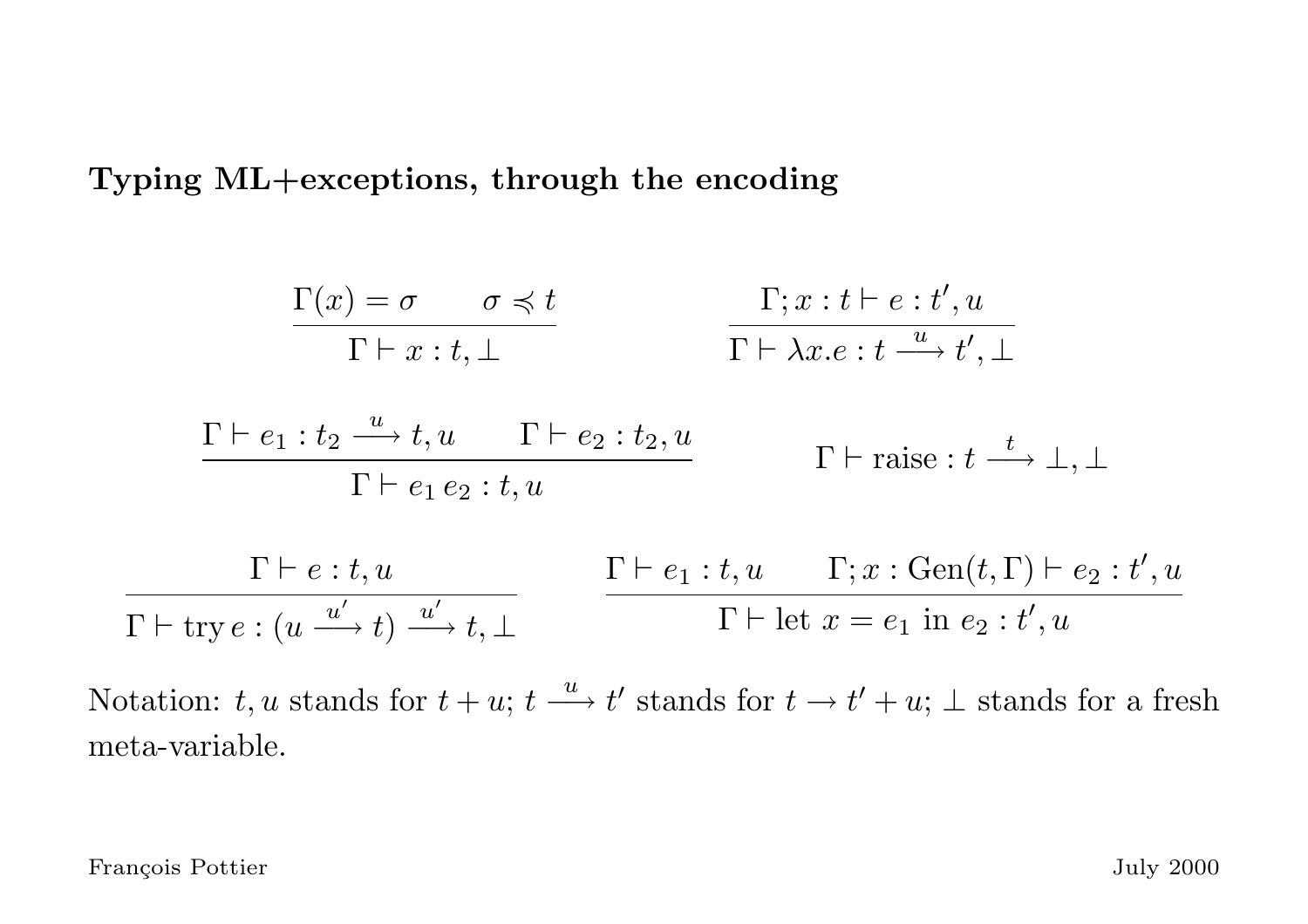#### ML+Java-like stack inspection

Principals  $\mathcal P$ Resources  $\mathcal R$ Access rights matrix  $\mathcal{A}: \mathcal{P} \rightarrow 2^{\mathcal{R}}$ 

| $f$ ::= $p.e$                                                                          | Signal expression    |
|----------------------------------------------------------------------------------------|----------------------|
| $e$ ::= $x \mid \lambda x.f \mid e e \mid \text{let } x = e \text{ in } e$ "Signal ML" |                      |
| $\mid$ $r.e$                                                                           | Enable principle     |
| $\mid$ $r!e$                                                                           | Check, the principle |
| $\mid$ $f$                                                                             | Check                |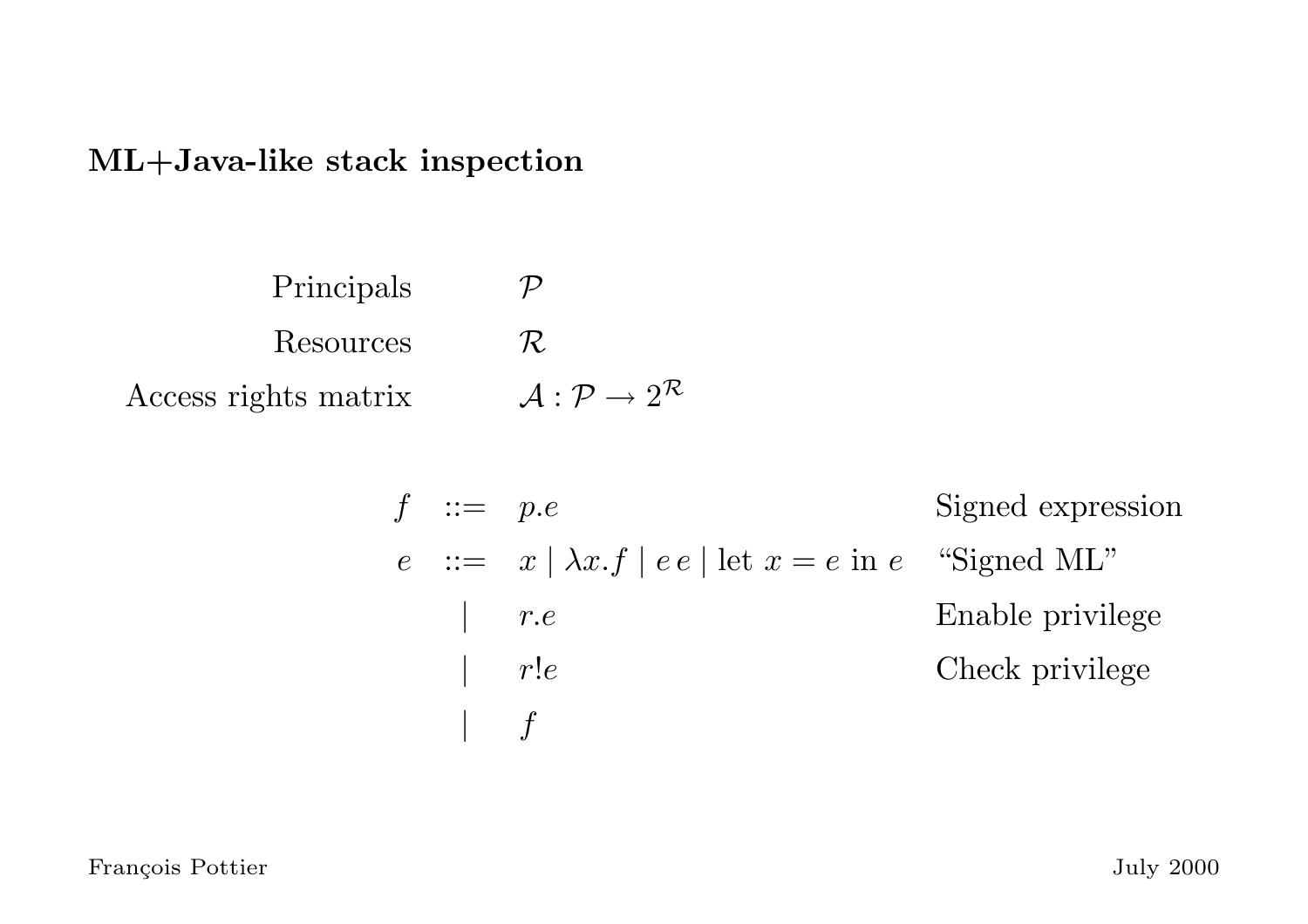ML+Java-like stack inspection (cont'd)

Evaluation contexts  $E ::= ... | r.E | p.E$ Stacks  $S := \epsilon | rS | pS$ 

If P stands for  $\{p \in \mathcal{P} : r \in \mathcal{A}(p)\}\$ , then

 $S \vdash r \iff S \in (\mathcal{P} \mid \mathcal{R})^{\star} P \mathcal{R}^{\star} r (P \mid \mathcal{R})^{\star}$ 

 $E[r!e] \rightarrow E[e]$  if  $E \vdash r$  $r.v \rightarrow v$  $p.v \rightarrow v$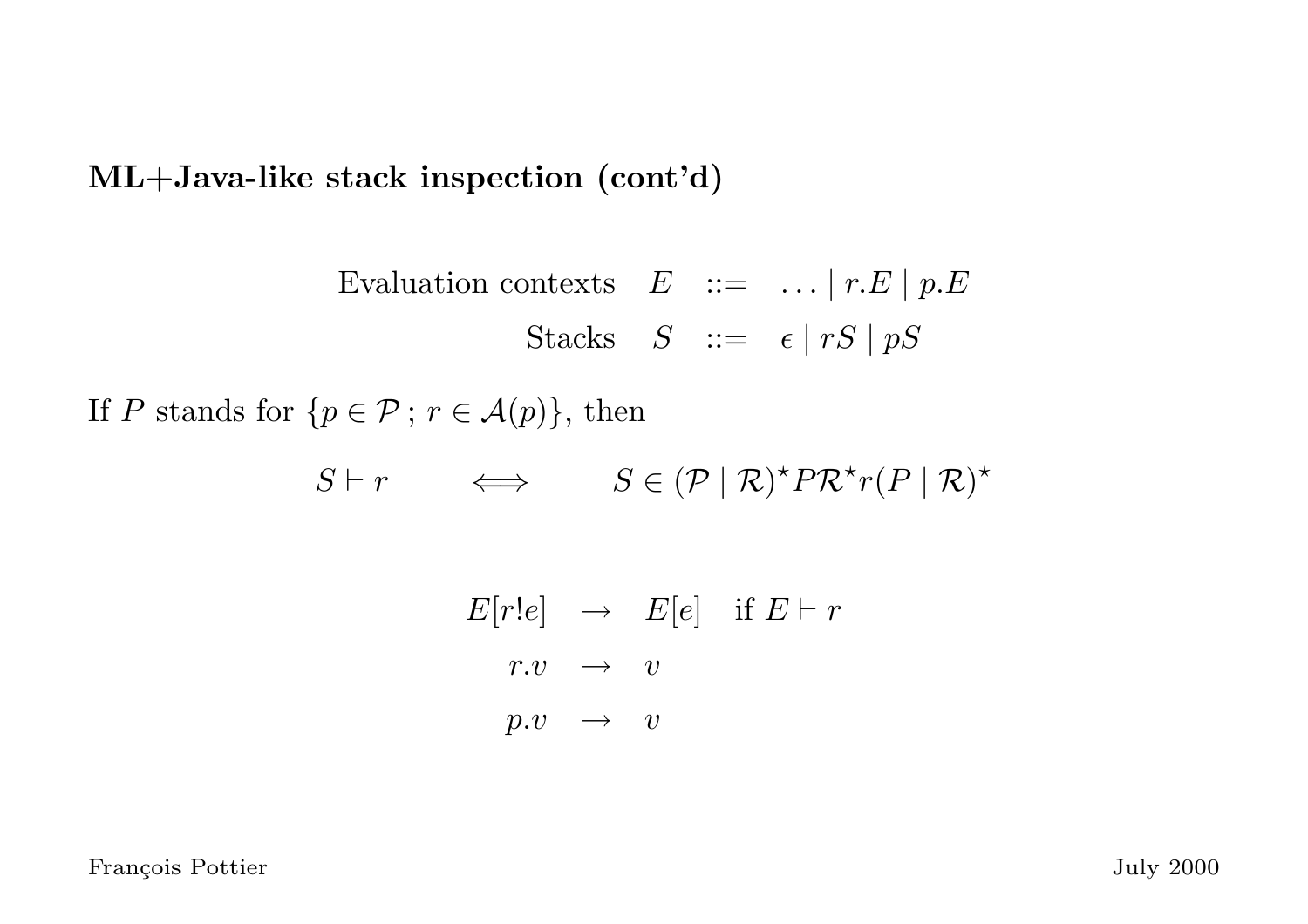#### ML+sets

Values  $v := \ldots |R| \cdot r | \vee_R | \wedge_R$ Expressions  $e ::= \dots |R| \cdot_r | \vee_R | \wedge_R$ 

> $R.r \rightarrow R$  if  $r \in R$  $R_1 \vee R_2 \rightarrow R_1 \cup R_2$  $R_1 \wedge R_2 \rightarrow R_1 \cap R_2$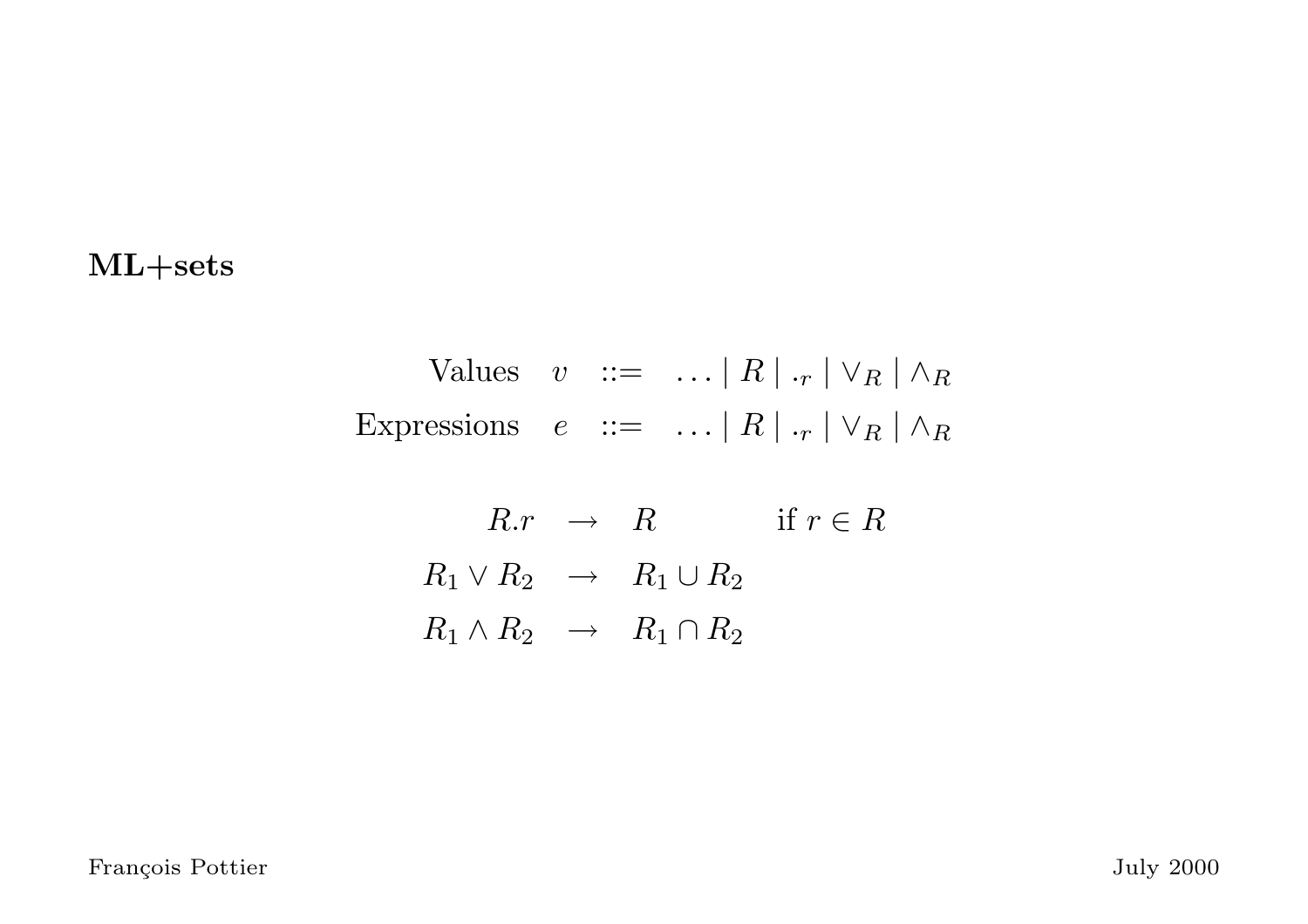Encoding ML+stack inspection into ML+sets: security-passing style

$$
[\![x]\!]_p = x
$$
  
\n
$$
[\![\lambda x.f]\!]_p = \lambda x.\lambda s. [\![f]\!]
$$
  
\n
$$
[\![e_1 e_2]\!]_p = [\![e_1]\!]_p [\![e_2]\!]_p s
$$
  
\n
$$
[\![\] \mathbf{let } x = e_1 \text{ in } e_2]\!]_p = \text{let } x = [\![e_1]\!]_p \text{ in } [\![e_2]\!]_p
$$
  
\n
$$
[\![r.e]\!]_p = \text{let } s = s \vee (\{r\} \cap \mathcal{A}(p)) \text{ in } [\![e]\!]_p
$$
  
\n
$$
[\![f]\!]_p = [\![f]\!]
$$
  
\n
$$
[\![p.e]\!] = \text{let } s = s \wedge \mathcal{A}(p) \text{ in } [\![e]\!]_p
$$
  
\n
$$
[\![e]\!]_p = [\![e]\!]_{p_0} [\varnothing/s]
$$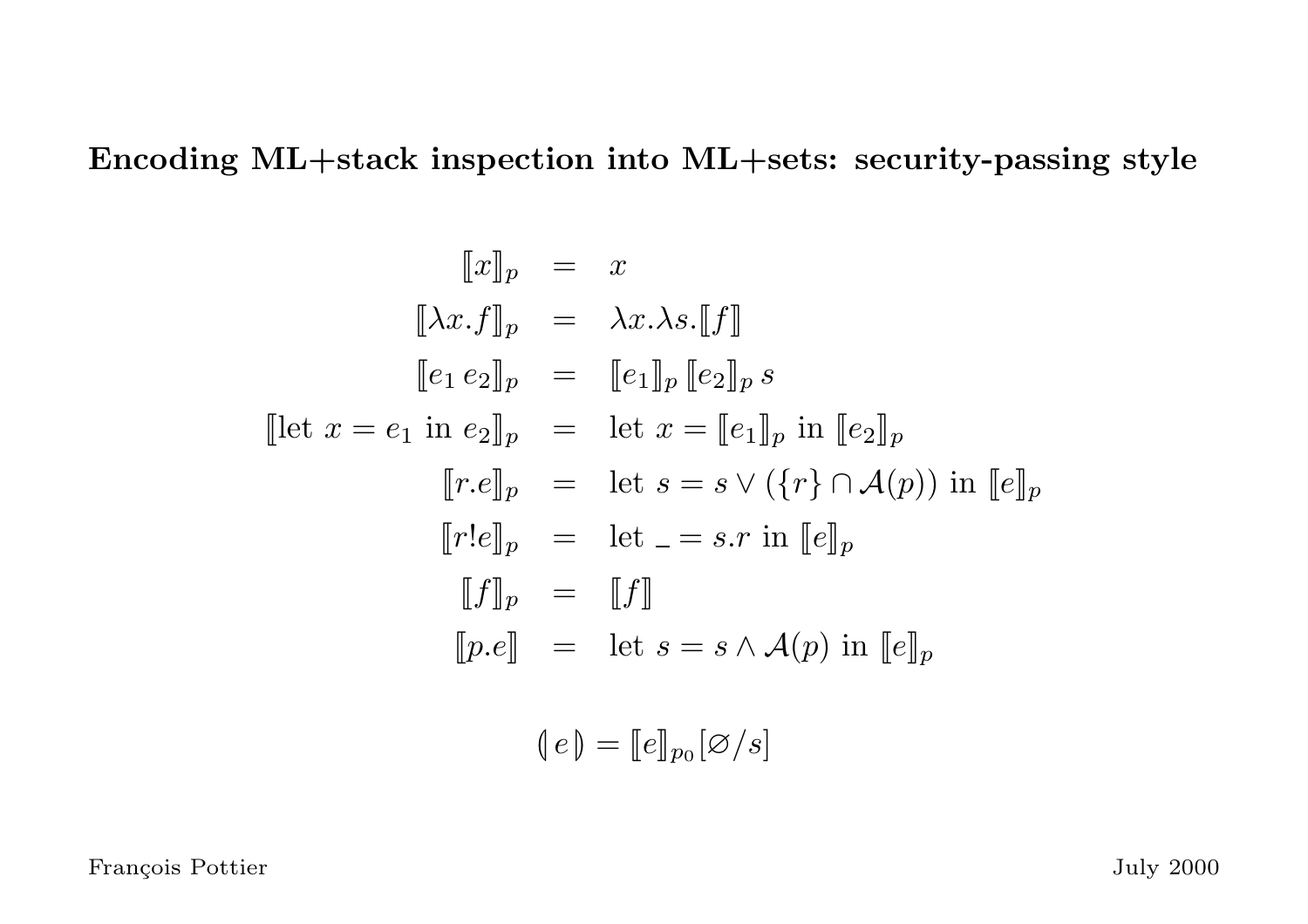Typing ML+sets à la Hindley/Milner/Rémy

$$
\{r_1, \ldots, r_n\} : [\overrightarrow{r_i : \text{Pre}}; \text{Abs}]
$$
  
\n
$$
\cdot_r : \forall \rho . [r : \text{Pre}; \rho] \rightarrow [r : \text{Pre}; \rho]
$$
  
\n
$$
\forall_{\{r_1, \ldots, r_n\}} : \forall \rho \overrightarrow{\varphi_i} . [\overrightarrow{r_i : \varphi_i}; \rho] \rightarrow [\overrightarrow{r_i : \text{Pre}}; \rho]
$$
  
\n
$$
\land_{\{r_1, \ldots, r_n\}} : \forall \rho \overrightarrow{\varphi_i} . [\overrightarrow{r_i : \varphi_i}; \rho] \rightarrow [\overrightarrow{r_i : \varphi_i}; \text{Abs}]
$$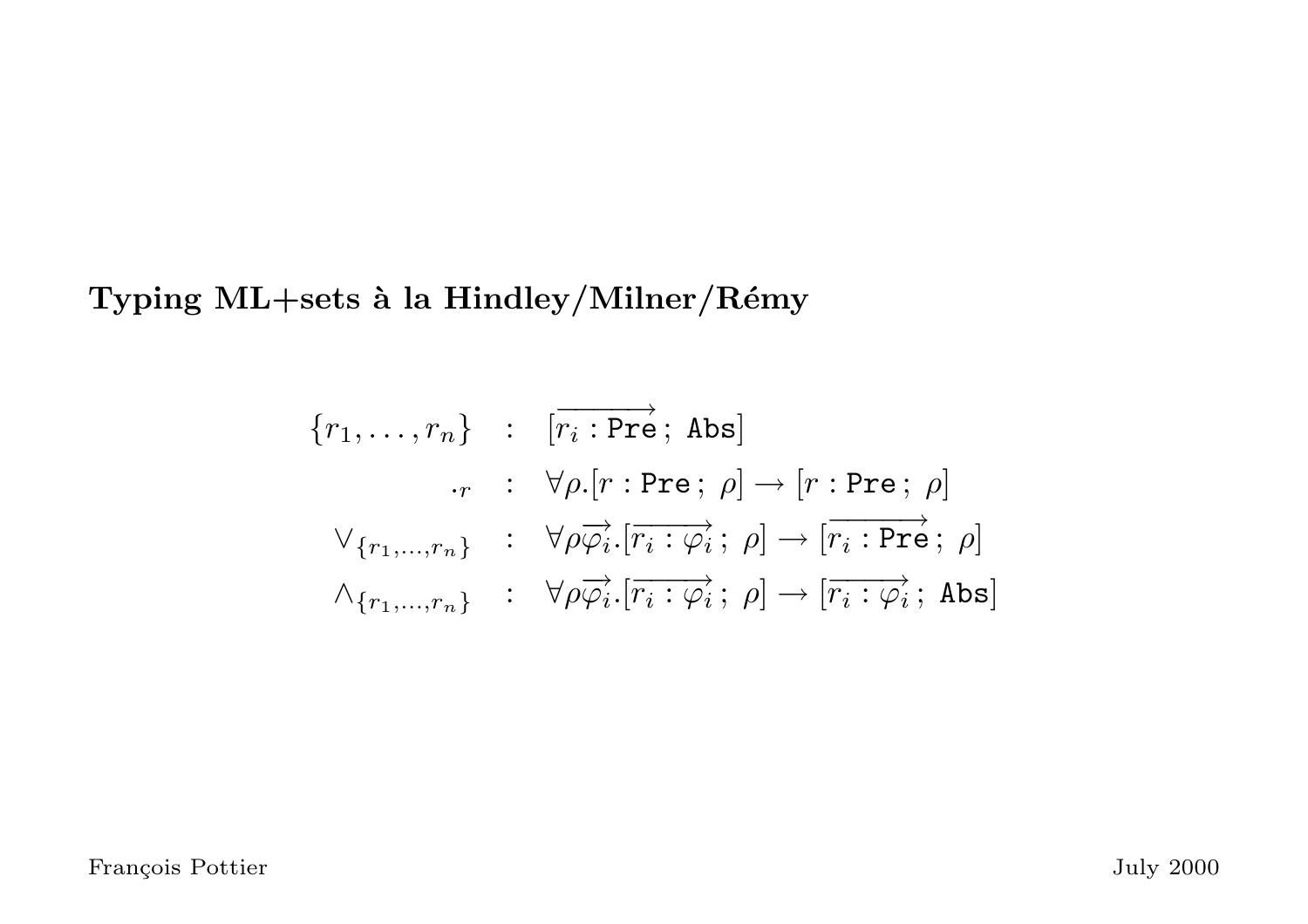Typing ML+stack inspection, through the encoding (excerpts)

$$
s_2, (\Gamma; x : t_1) \vdash f : t_2
$$
\n
$$
p, s_1, \Gamma \vdash \lambda x. f : t_1 \xrightarrow{s_2} t_2
$$
\n
$$
p, s_1 \vdash e_1 : t_2 \xrightarrow{f} t_1 s_2 : t_2 \xrightarrow{f} t_2 s_1
$$
\n
$$
p, s_1 \vdash e_1 e_2 : t
$$
\n
$$
p, [r : \text{Pre}; rt], \Gamma \vdash e : t \xrightarrow{f \in \mathcal{A}(p)} p, [r : \text{Pre}; rt], \Gamma \vdash e : t
$$
\n
$$
p, [r : \text{Pre}; rt], \Gamma \vdash r! e : t
$$
\n
$$
p, [r : \text{Pre}; rt], \Gamma \vdash r! e : t
$$
\n
$$
e : t
$$

Notation:  $t \stackrel{s}{\longrightarrow} t'$  stands for  $t \to s \to t'.$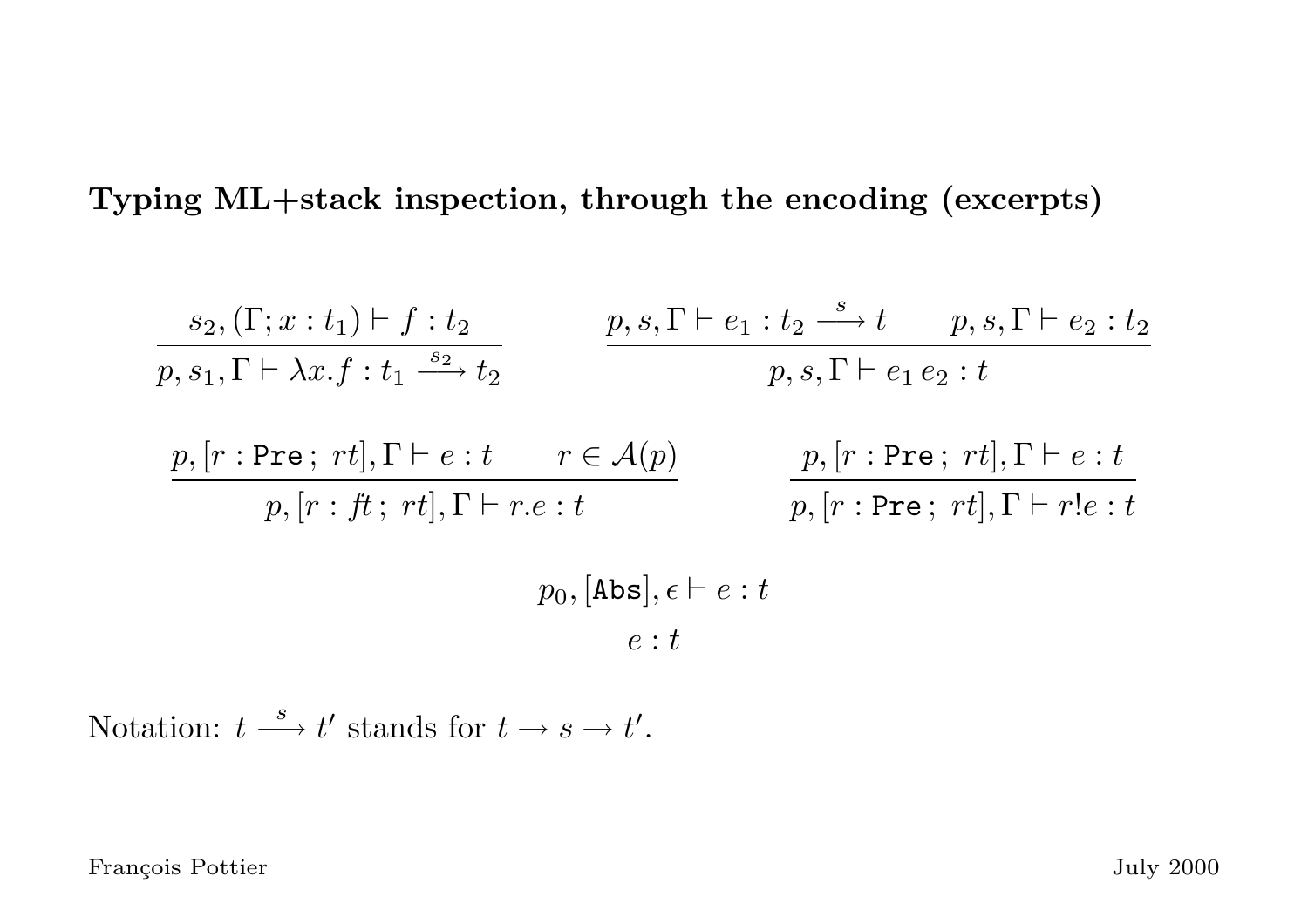#### ML+dependency

Expressions  $e ::= ... | l : e \quad (l \in \mathcal{L})$ Evaluation contexts arbitrary

$$
(l : e_1) e_2 \rightarrow l : (e_1 e_2)
$$

Stability: If  $e \rightarrow^{\star} f$  and  $[f]_L = f$ , then  $[e]_L \rightarrow^{\star} f$ .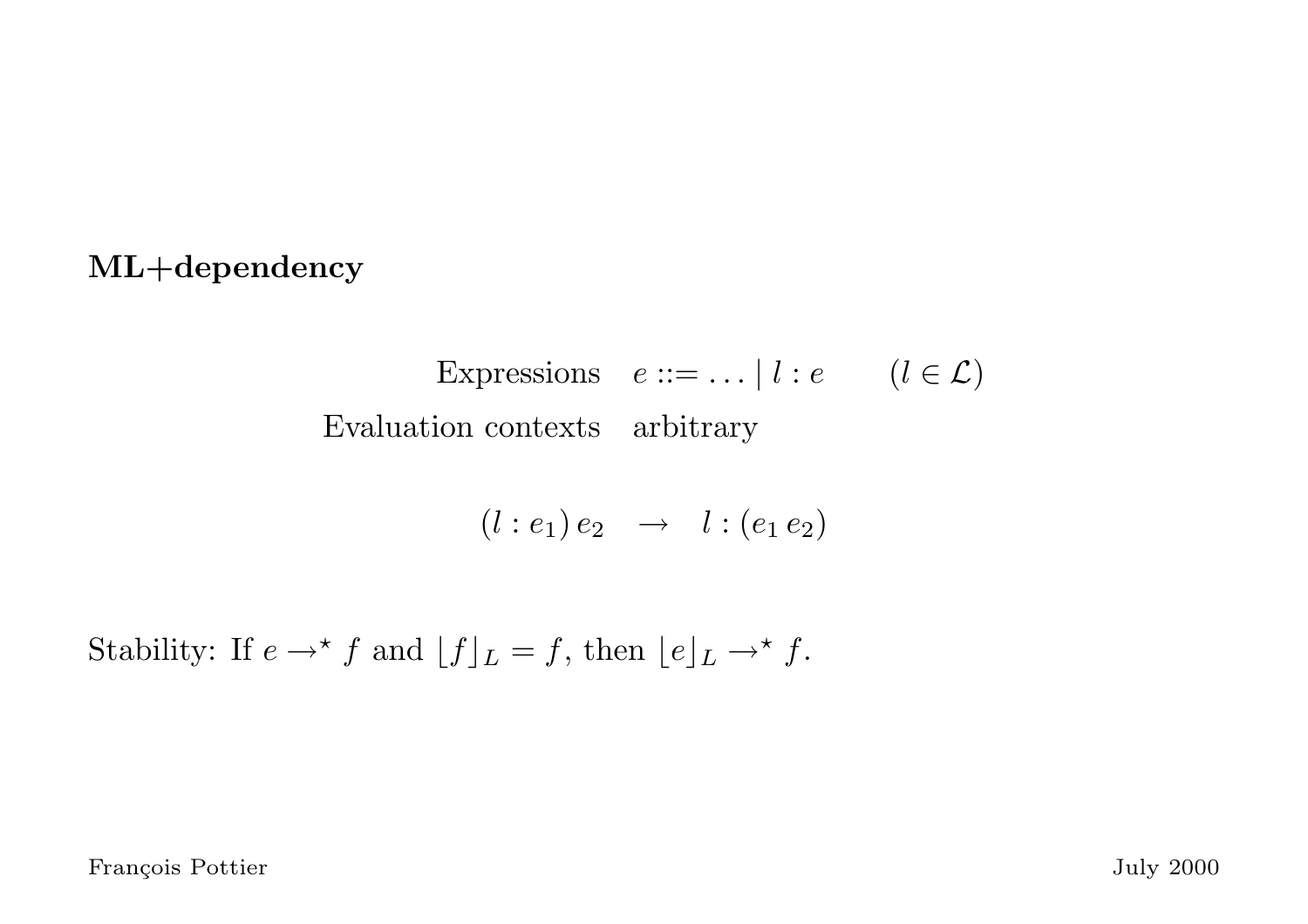#### ML+pairs+labels

Expressions  $e ::= \dots | \langle e, e \rangle |$  fst  $|$  snd  $| l | @ (l \in \mathcal{L})$ Evaluation contexts arbitrary

$$
fst \langle e_1, e_2 \rangle \rightarrow e_1
$$
  
\n
$$
snd \langle e_1, e_2 \rangle \rightarrow e_2
$$
  
\n
$$
l @ m \rightarrow l \sqcup_{\mathcal{L}} m
$$
  
\n
$$
(e_1 @ e_2) @ e_3 \rightarrow_{\textcircled{e}} e_1 @ (e_2 @ e_3)
$$
  
\n
$$
\epsilon @ e \rightarrow_{\textcircled{e}} e
$$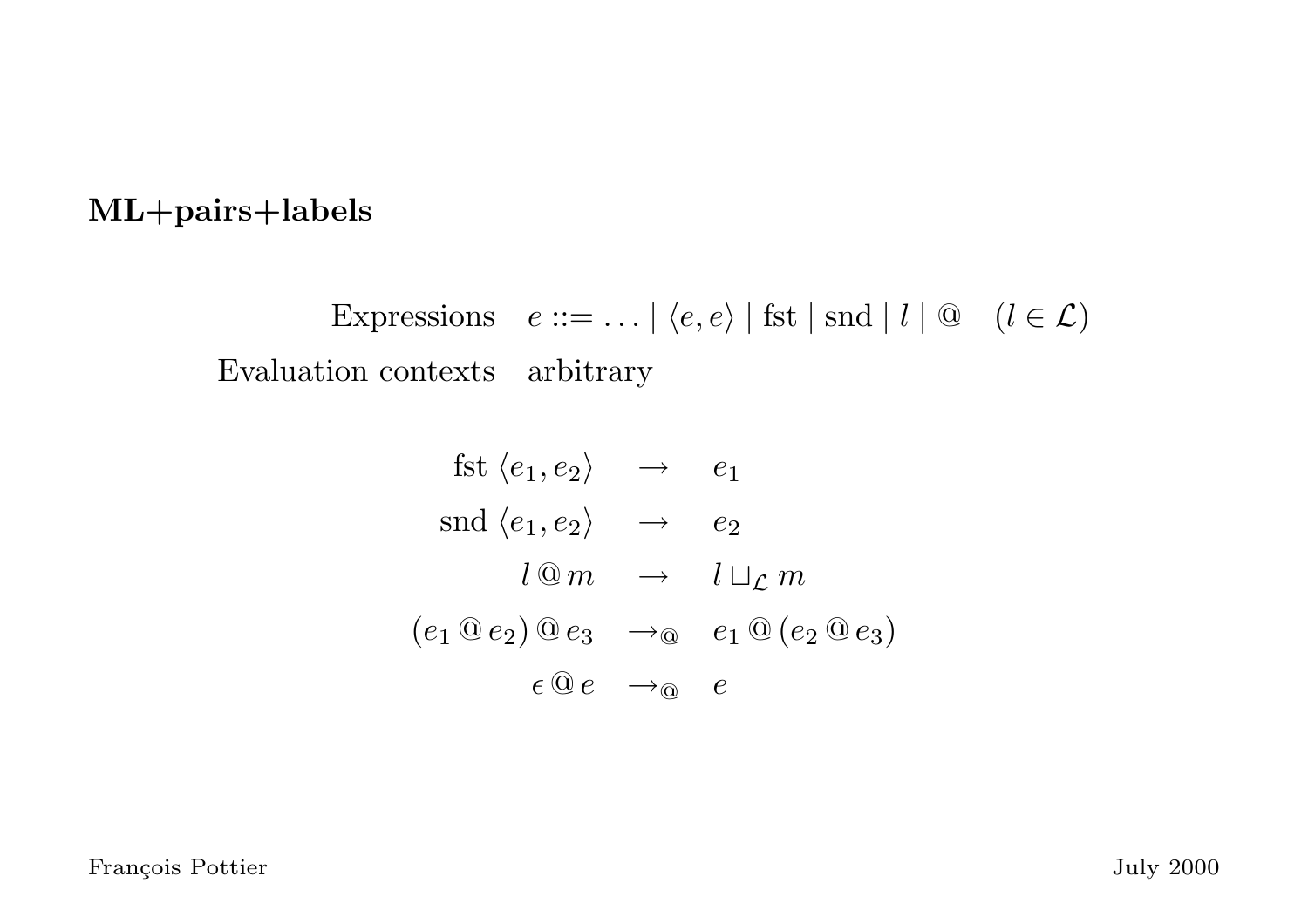## Encoding dependencies into labels

$$
\llbracket x \rrbracket = \langle \text{fst } x, \text{snd } x \rangle
$$

$$
\llbracket \lambda x. e \rrbracket = \langle \lambda x. [e] \rrbracket, \bot_{\mathcal{L}} \rangle
$$

$$
\llbracket e_1 \ e_2 \rrbracket = \text{letp } \langle x, t \rangle = \llbracket e_1 \rrbracket \text{ in}
$$

$$
\text{letp } \langle y, u \rangle = x \llbracket e_2 \rrbracket \text{ in}
$$

$$
\langle y, t \oplus u \rangle
$$

$$
\llbracket \text{let } x = e_1 \text{ in } e_2 \rrbracket = \text{let } x = \llbracket e_1 \rrbracket \text{ in } \llbracket e_2 \rrbracket
$$

$$
\llbracket l : e \rrbracket = \text{letp } \langle x, t \rangle = \llbracket e \rrbracket \text{ in}
$$

$$
\langle x, l \oplus t \rangle
$$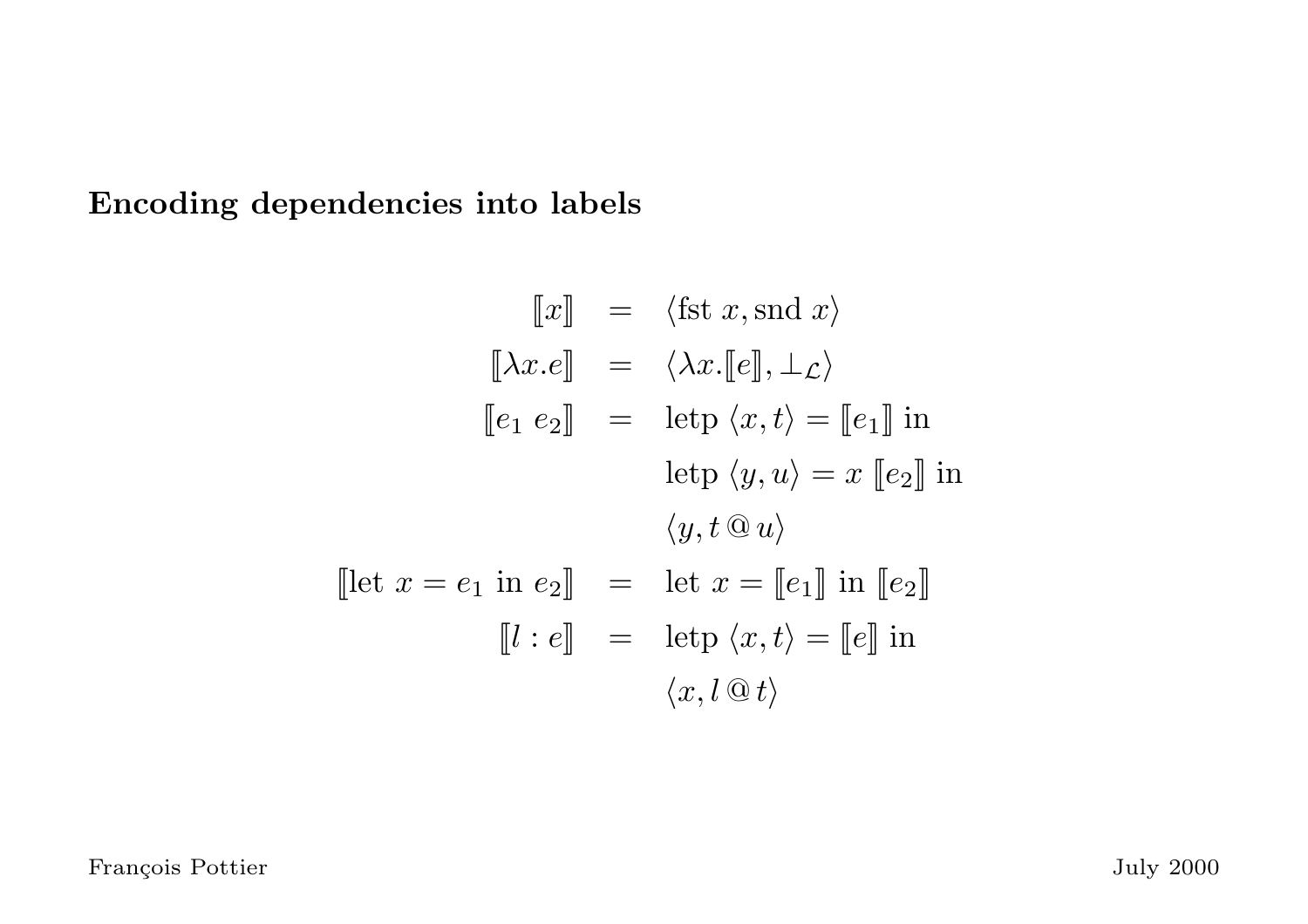## The "type system factory"

Equip ML+pairs+labels with a compositional type system such that

- $\rightarrow$  and  $\rightarrow_{\mathbb{Q}}$  preserve types;
- labels may be viewed as types, and  $l : m$  implies  $l \leq_{\mathcal{L}} m$ .

This defines a type system for ML+dependency which enjoys Subject Reduction and Non-Interference:

If  $e: \text{int} \times l$  and  $e \to^* v$ , where v is a value, then  $\lfloor e \rfloor_{\downarrow} l \to^* v$ .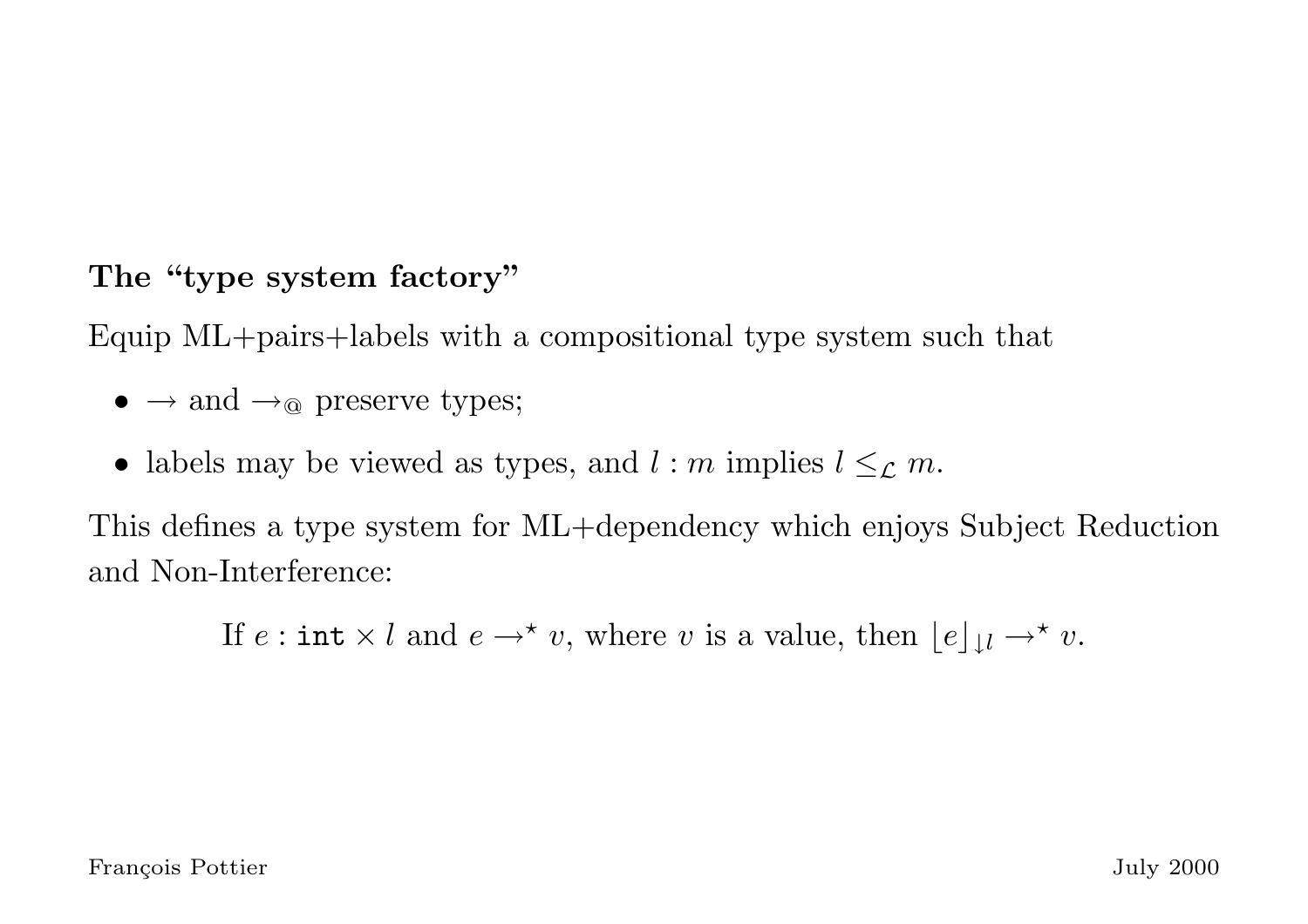let  $\int f x f f =$ (fun  $f(x) \rightarrow ff(f(x))$ ) (fun  $f(x) \rightarrow ff(f(x))$ ) let  $exists = fix ($ fun exists predicate list  $\rightarrow$ match list with  $Nil \rightarrow$ false  $\boldsymbol{\mathrm{---}}$  Cons (element, rest)  $\rightarrow$ if predicate element then true else exists predicate rest )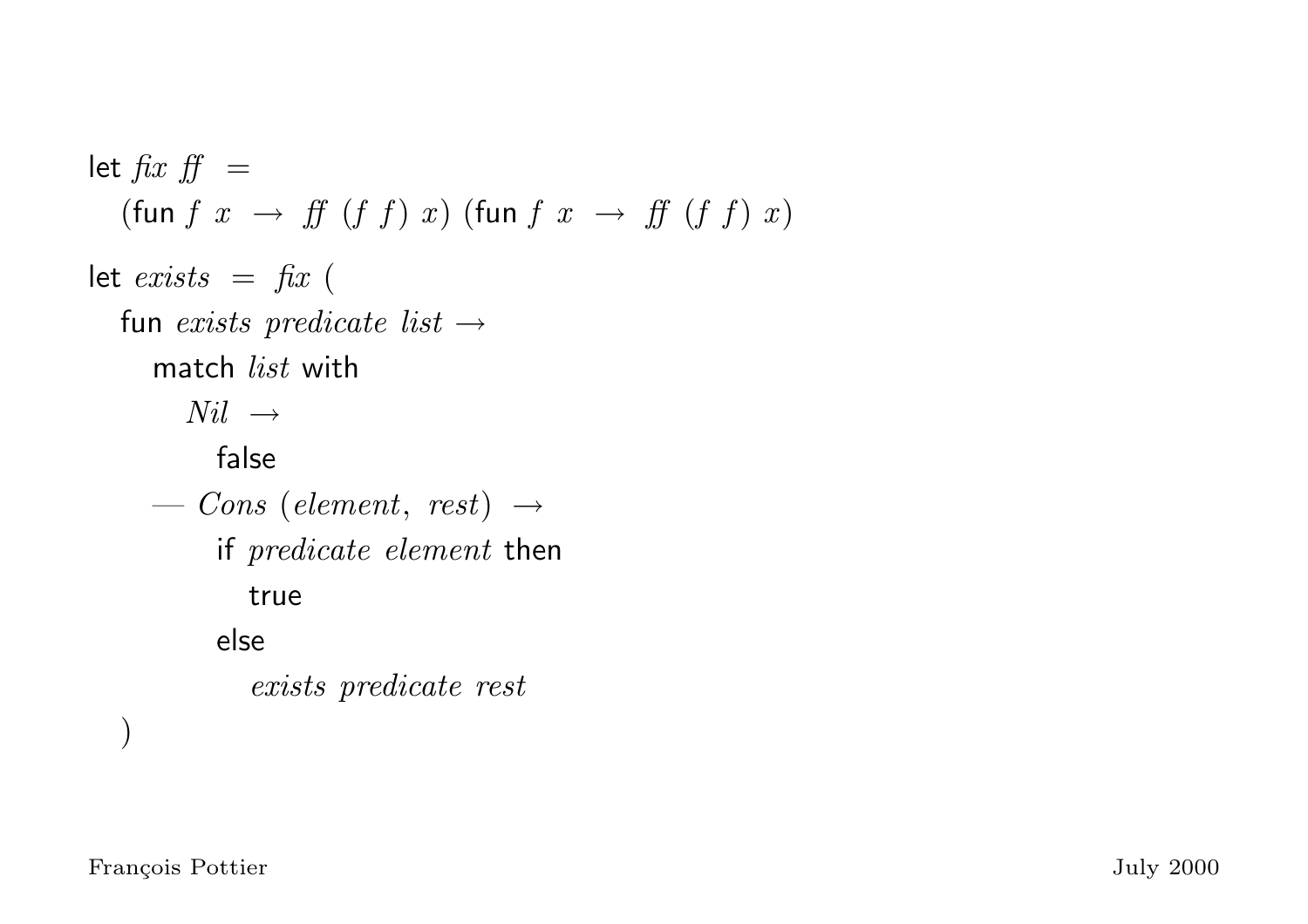Equip ML+pairs+labels with a subtyping-constraint-based type system. Then, the (inferred) type of exists is

$$
\forall \alpha \psi \zeta \mid \{ \zeta \leq \lfloor \text{Nil} \mid \text{Cons of } (\alpha^{\varphi} \times \zeta)^{\psi} \rfloor^{\psi} \}.
$$

$$
(\alpha^{\varphi} \to \text{bool}^{\psi})^{\psi} \to \zeta \to \text{bool}^{\psi}
$$